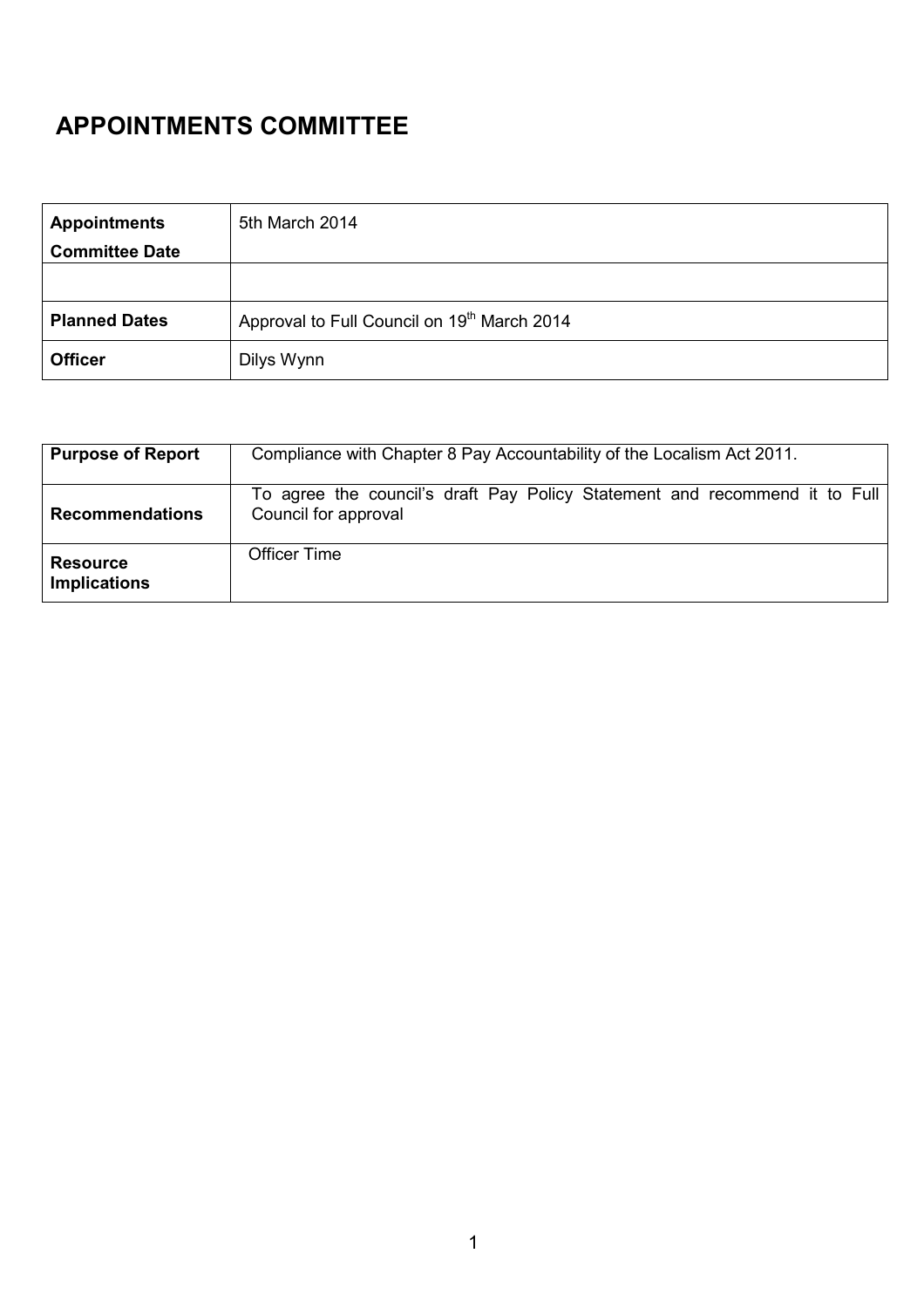## MAIN REPORT CONTENTS

## 1 Purpose of Report.

Chapter 8 Pay Accountability of the Localism Act requires the council to produce a pay policy statement for each financial year. The statement must be approved by Full Council no later than 31<sup>st</sup> March of each year; the latest requires approval by the end of March, 2014.

By way of background, the paper on Fair Pay in the Public Sector by Will Hutton (March 2011) heavily influenced the content of the Act and the overall purpose is to ensure a greater transparency and accountability to the public, on how public money is spent on remuneration. In doing so the statement has due regard to the Code of Recommended Practice for Local Authorities on Data Transparency (September 2011) and Openness and Accountability in Local Pay: Guidance under Section 40 of the Localism Act (February 2012). Additional guidance was issued in February, 2013.

The Localism Act requires that the scope of the statement must cover a specific group of chief officers as defined within the Act as well as the councils' lowest paid, which the council is required to define and give reasons for adopting the definition.

The policy statement must set out the council's policies for remuneration for both groups above. It must include its policies relating to the:

- level and elements of remuneration\*\*
- remuneration on recruitment including reengagement
- increases and additions to remuneration
- use of performance-related pay
- use of bonuses
- approach to payment on ceasing to hold office
- publication and access to information relating to remuneration.

\*\*Remuneration is defined as salary, bonuses, charges or fees, allowances, benefits in kind, any increase in or enhancement to pension entitlement, any amounts payable on ceasing to be employed or other amounts that may be payable by an enactment.

As a result this the pay policy statement will require the council to make reference to other related publications such as the councils' Pension Policy Statement, policy on severance pay under the Local Government (Early Termination of Employment) (Discretionary Compensation) Regulations 2006 and the salaries of employees as published in the councils' Statement of Accounts as defined by the Finance and Audit Regulations 2011.

The statement must also set out the relationship between the remuneration of its chief officers and its employees who are not chief officers and the government has provided guidance on how this should be calculated.

The first council Pay Policy Statement was published in 2012. The revised statement attached at appendix A reflects the most recent guidance which was issued in February 2013.